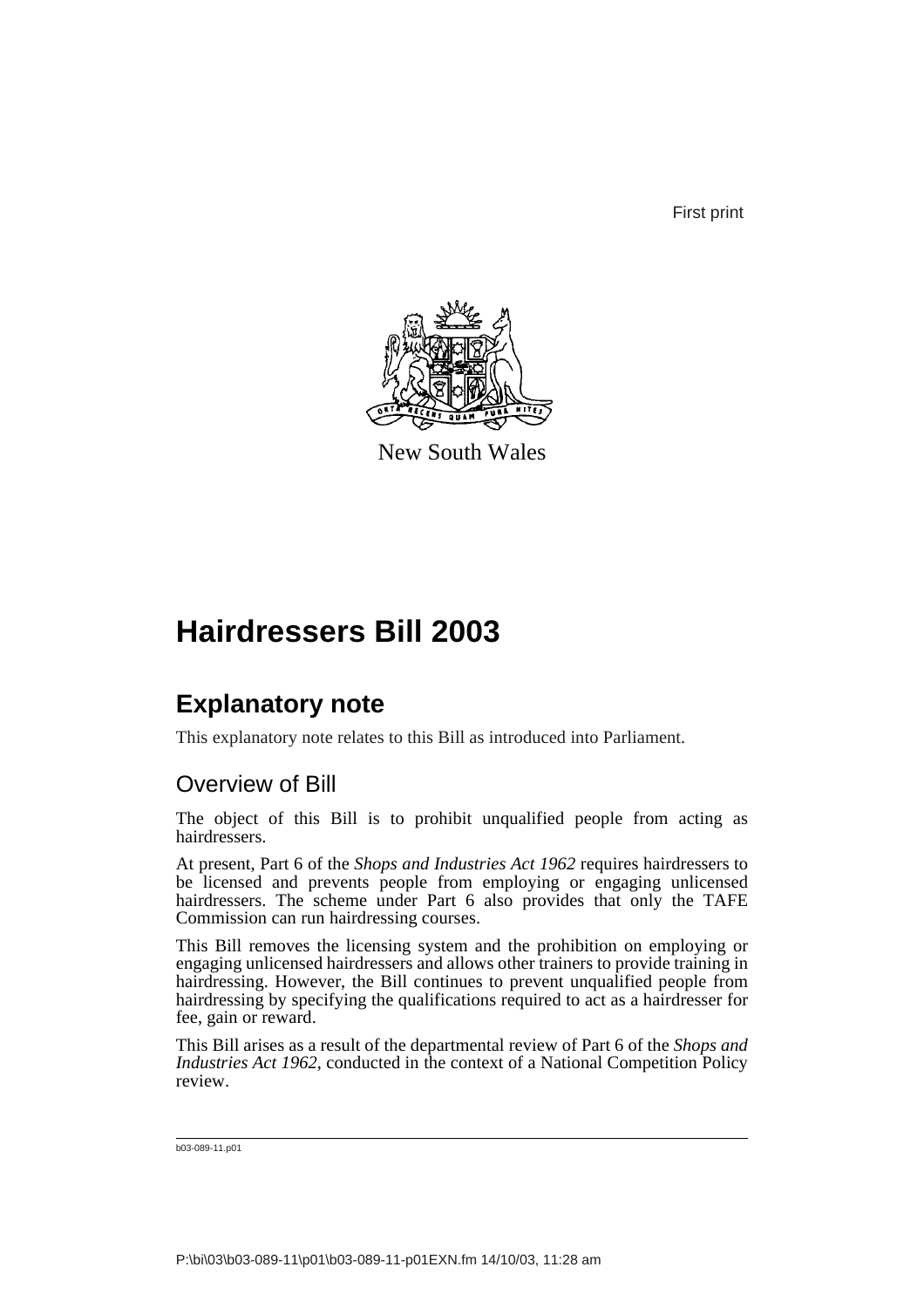Explanatory note

### Outline of provisions

### **Part 1 Preliminary**

**Clause 1** sets out the name (also called the short title) of the proposed Act.

**Clause 2** provides for the commencement of the proposed Act on a day or days to be appointed by proclamation.

### **Part 2 Hairdressers must be qualified**

**Clause 3** prohibits an unqualified individual from acting as a hairdresser for fee, gain or reward.

**Clause 4** explains that an individual is *qualified to act as a hairdresser* if the individual has the qualifications required by the proposed section. An individual who has what is known as a Certificate III in Hairdressing is qualified to act as a hairdresser. That certificate forms part of the National Hairdressing Training Package developed by the National Wholesale, Retail and Personal Services Industry Training Council, endorsed by the National Training Quality Council (established by the Australian National Training Authority) and placed on the National Training Information Service. In addition, an individual who held a licence under Part 6 of the *Shops and Industries Act 1962* is taken to be qualified under the proposed Act, as are hairdressers from interstate or overseas who have their qualifications recognised.

### **Part 3 Miscellaneous**

**Clause 5** provides that the proposed prohibition on an unqualified individual acting as a hairdresser does not apply to apprentices, health care professionals and certain other individuals.

**Clause 6** makes it clear that nothing in the proposed Act affects the *Apprenticeship and Traineeship Act 2001*.

**Clause 7** provides for the service of a notice on an individual suspected of acting as a hairdresser without qualifications. Such a notice would require the individual to give information or provide documents regarding his or her qualifications.

**Clause 8** provides for proceedings for offences under the proposed Act to be dealt with summarily before a Local Court and that proceedings for offences may be instituted only by the Minister or a person authorised by the Minister.

**Clause 9** empowers the Governor to make regulations under the proposed Act.

Explanatory note page 2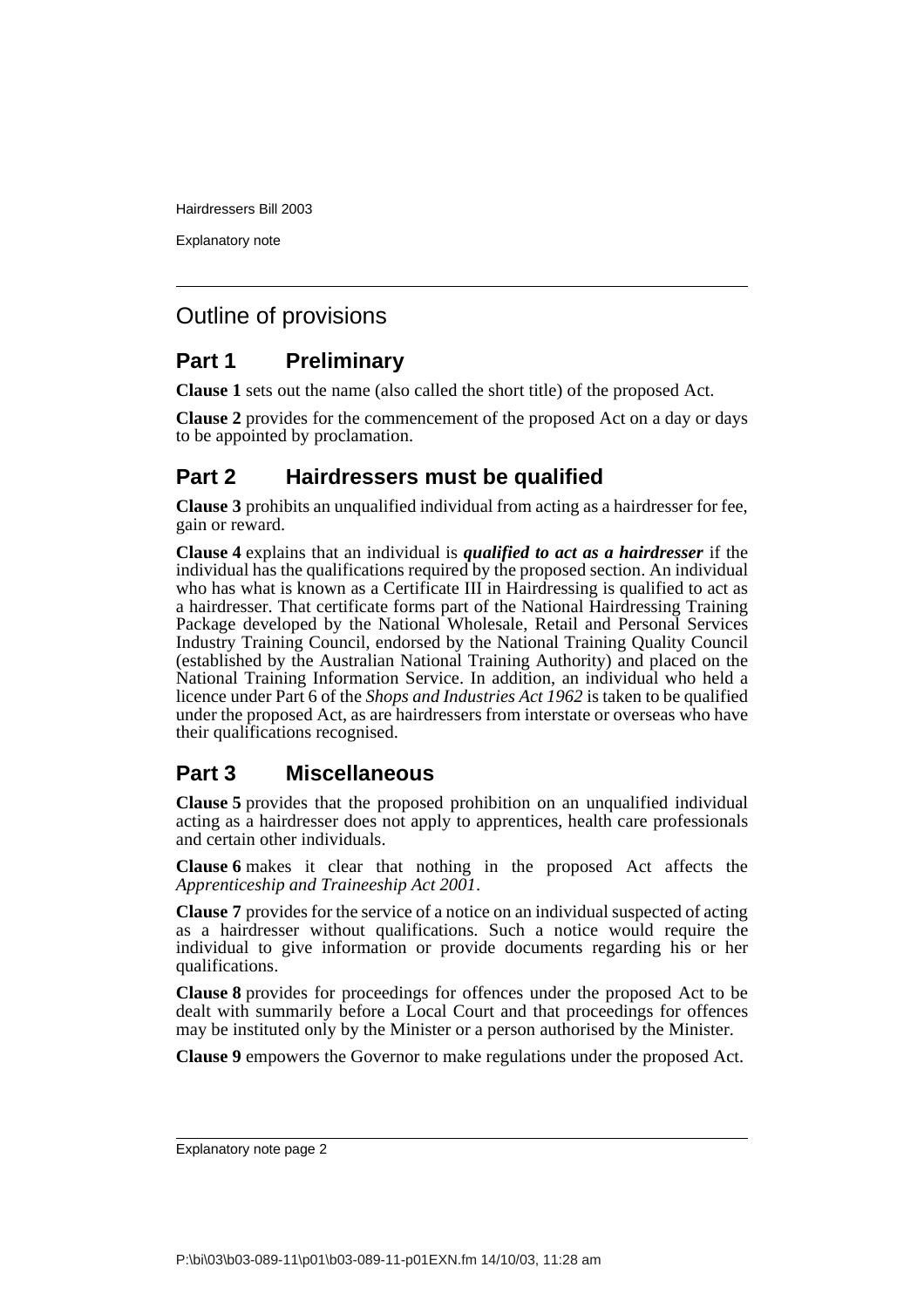Explanatory note

**Clause 10** is a formal provision that gives effect to the amendments to the *Shops and Industries Act 1962* set out in Schedule 1. Those amendments remove the licensing requirements under that Act, the requirement that only the TAFE Commission can run hairdressing courses and references to those requirements elsewhere in that Act.

**Clause 11** repeals the *Hairdressing Regulation 1997* as a consequence of the repeal of the licensing requirements under the *Shops and Industries Act 1962*.

**Clause 12** provides for the review of the proposed Act.

#### **Schedule 1 Amendment of Shops and Industries Act 1962**

Schedule 1 amends the *Shops and Industries Act 1962* to remove the licensing requirements under that Act, the requirement that only the TAFE Commission can run hairdressing courses and references to those requirements elsewhere in that Act.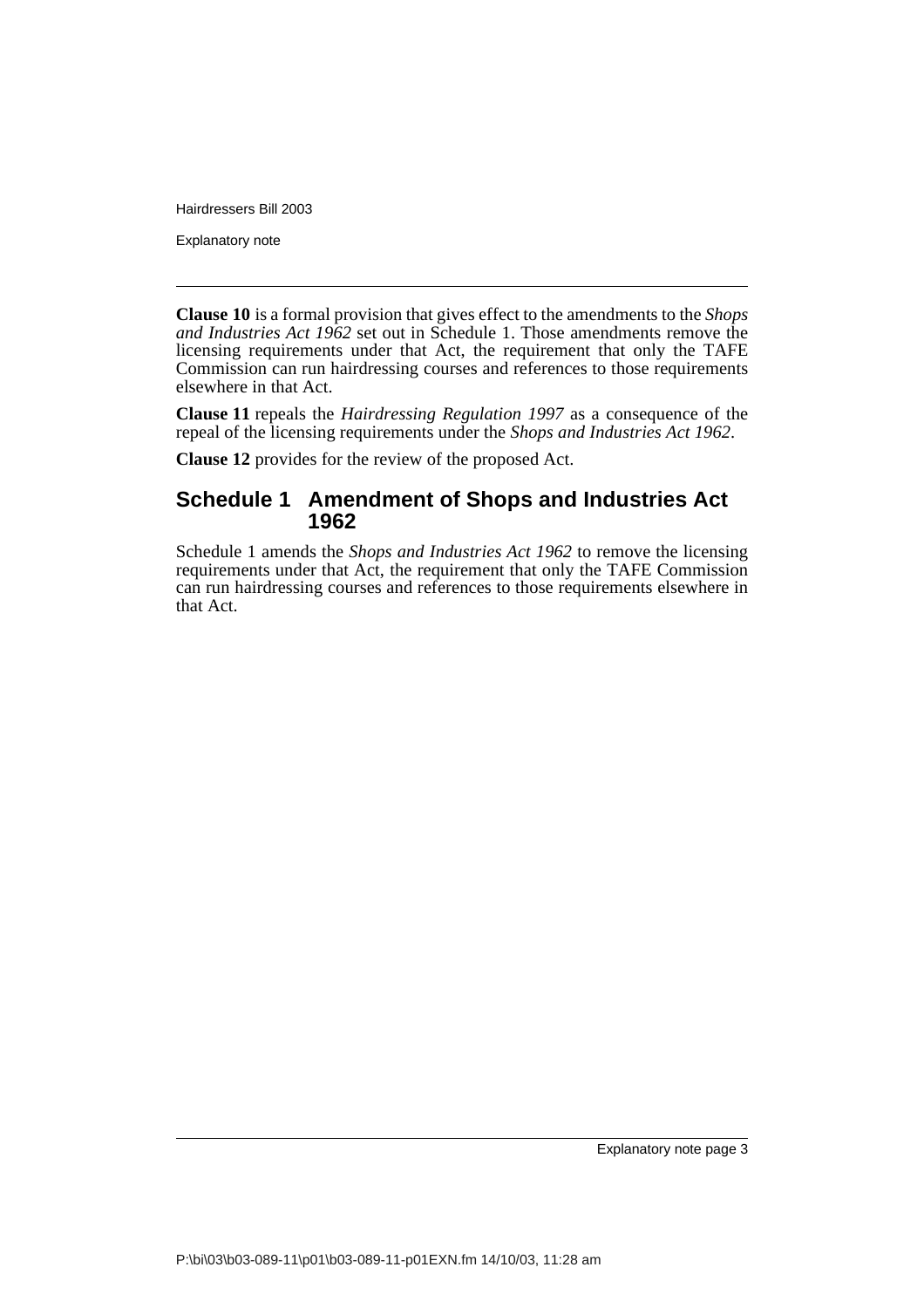Explanatory note

Explanatory note page 4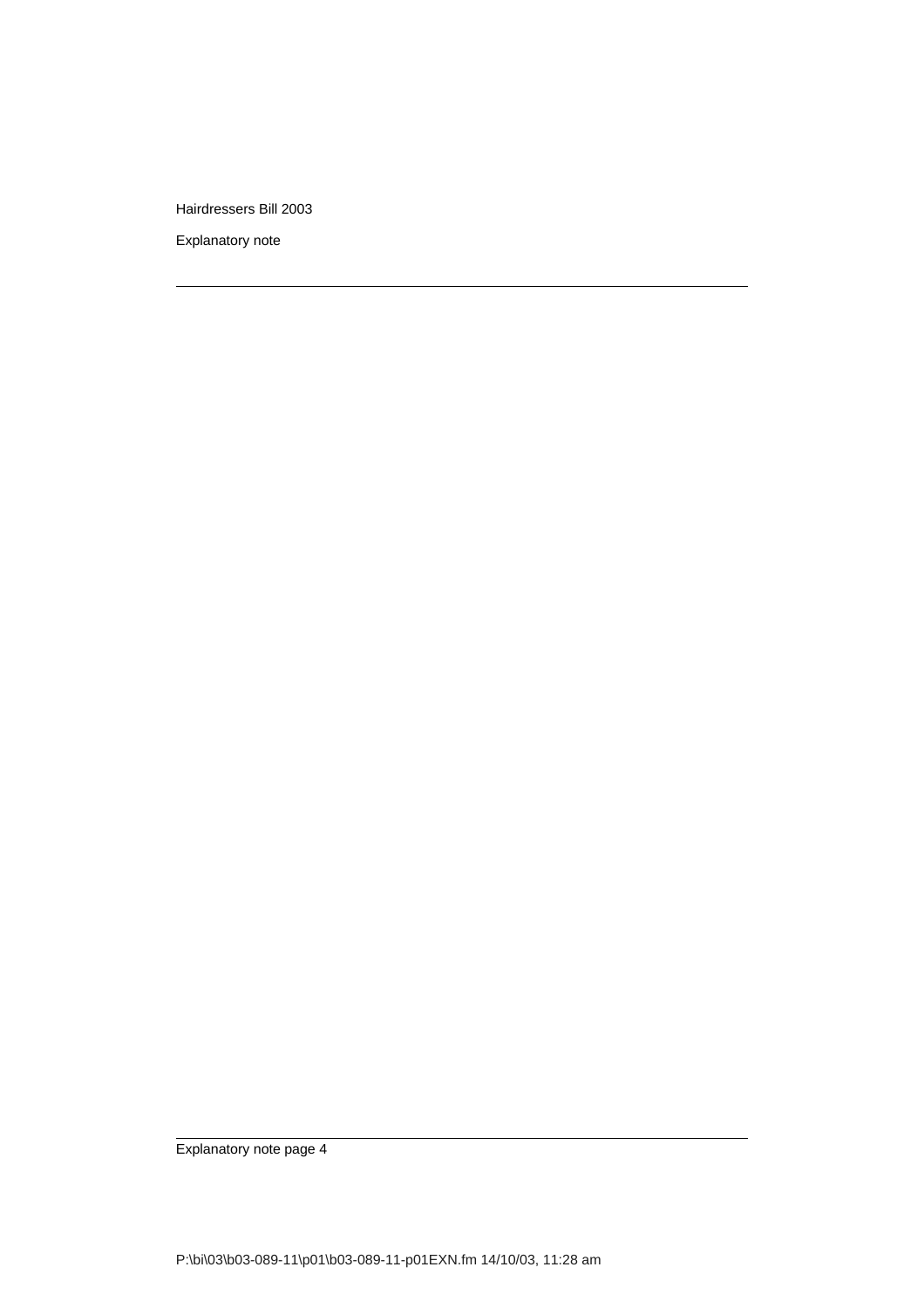First print



New South Wales

# **Hairdressers Bill 2003**

# **Contents**

|        |                                                                                                                            | Page |
|--------|----------------------------------------------------------------------------------------------------------------------------|------|
| Part 1 | <b>Preliminary</b>                                                                                                         |      |
|        | Name of Act<br>1                                                                                                           | 2    |
|        | 2<br>Commencement                                                                                                          | 2    |
| Part 2 | Hairdressers must be qualified                                                                                             |      |
|        | 3<br>Hairdressers must be qualified                                                                                        | 3    |
|        | When is an individual "qualified to act as a hairdresser"?<br>4                                                            | 3    |
| Part 3 | <b>Miscellaneous</b>                                                                                                       |      |
|        | 5<br>Prohibition on unqualified hairdressers does not apply to<br>apprentices, health care professionals or certain others | 5    |
|        | Apprenticeship and Traineeship Act 2001 not affected<br>6                                                                  | 5    |
|        | Information and documents may be required<br>7                                                                             | 5    |
|        | Proceedings for offences<br>8                                                                                              | 6    |
|        | 9<br>Regulations                                                                                                           | 6    |
|        |                                                                                                                            |      |

b03-089-11.p01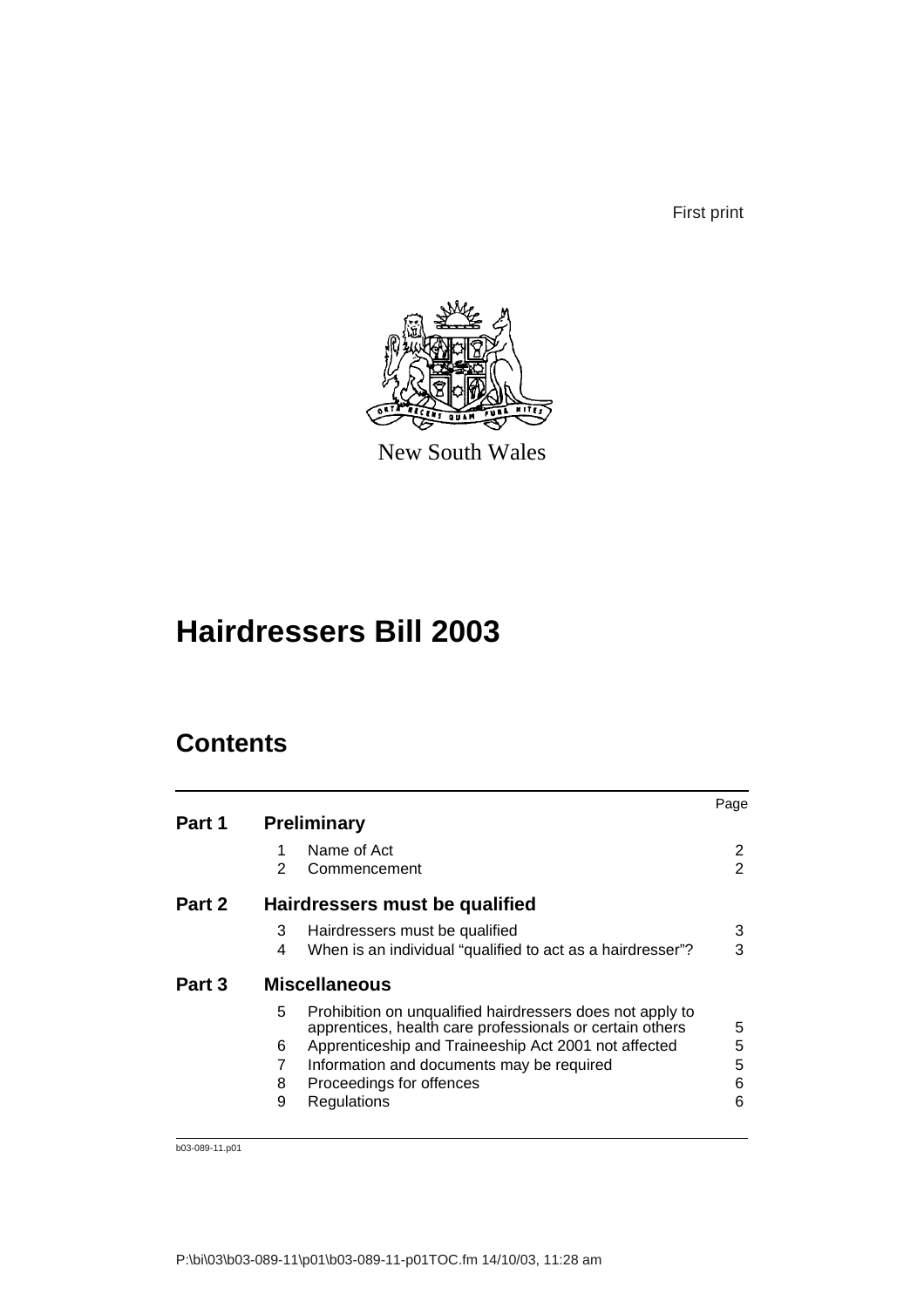**Contents** 

| <b>Schedule 1</b> | <b>Amendment of Shops and Industries</b><br>Act 1962 |      |
|-------------------|------------------------------------------------------|------|
| 12 <sup>1</sup>   | Review of Act                                        | 6    |
| 11                | Repeal of Hairdressing Regulation 1997               | 6    |
| 10                | Amendment of Shops and Industries Act 1962 No 43     | 6    |
|                   |                                                      | Page |

Contents page 2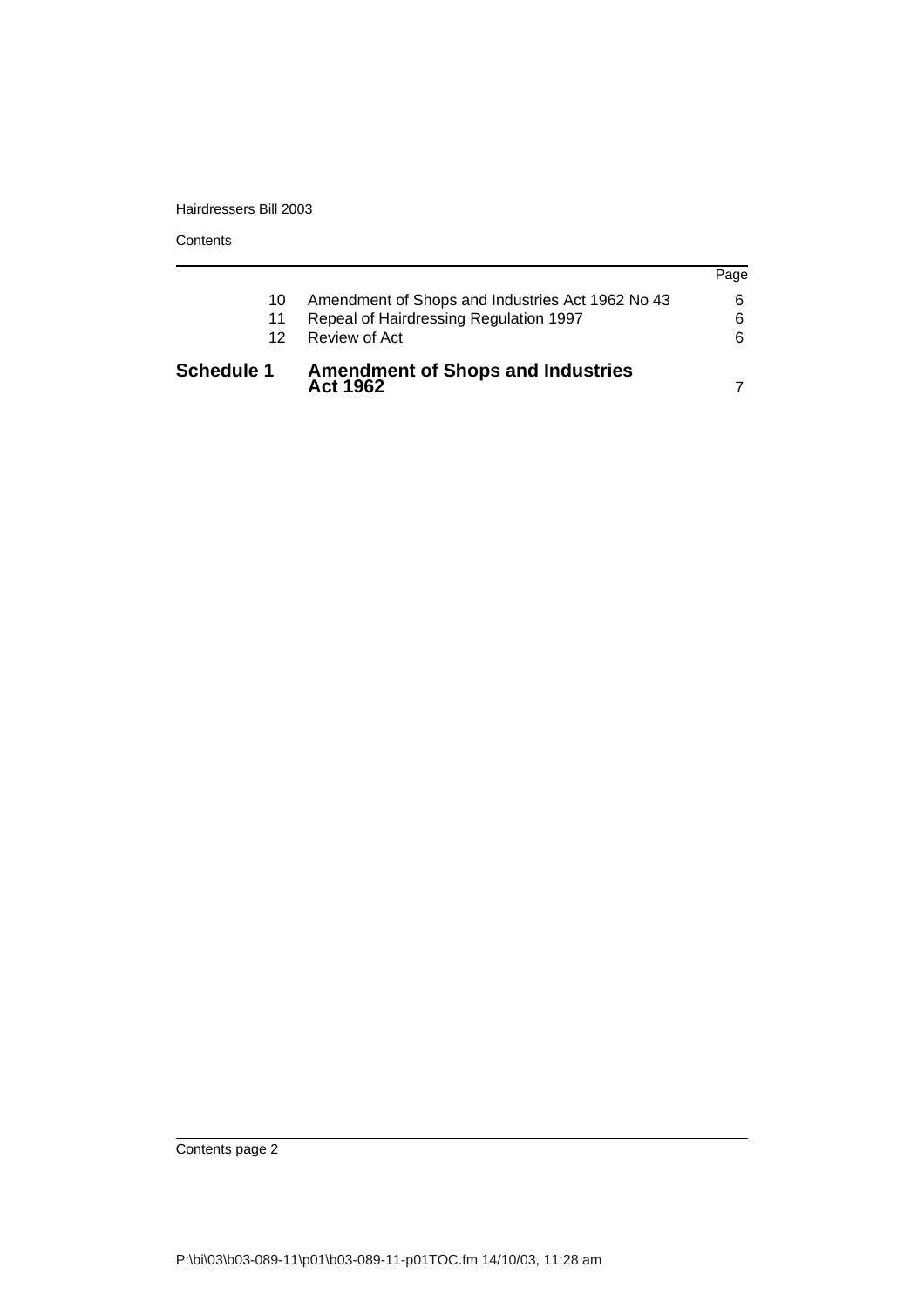

New South Wales

# **Hairdressers Bill 2003**

No , 2003

### **A Bill for**

An Act to prohibit unqualified individuals from acting as hairdressers; to amend the *Shops and Industries Act 1962*; and for other purposes.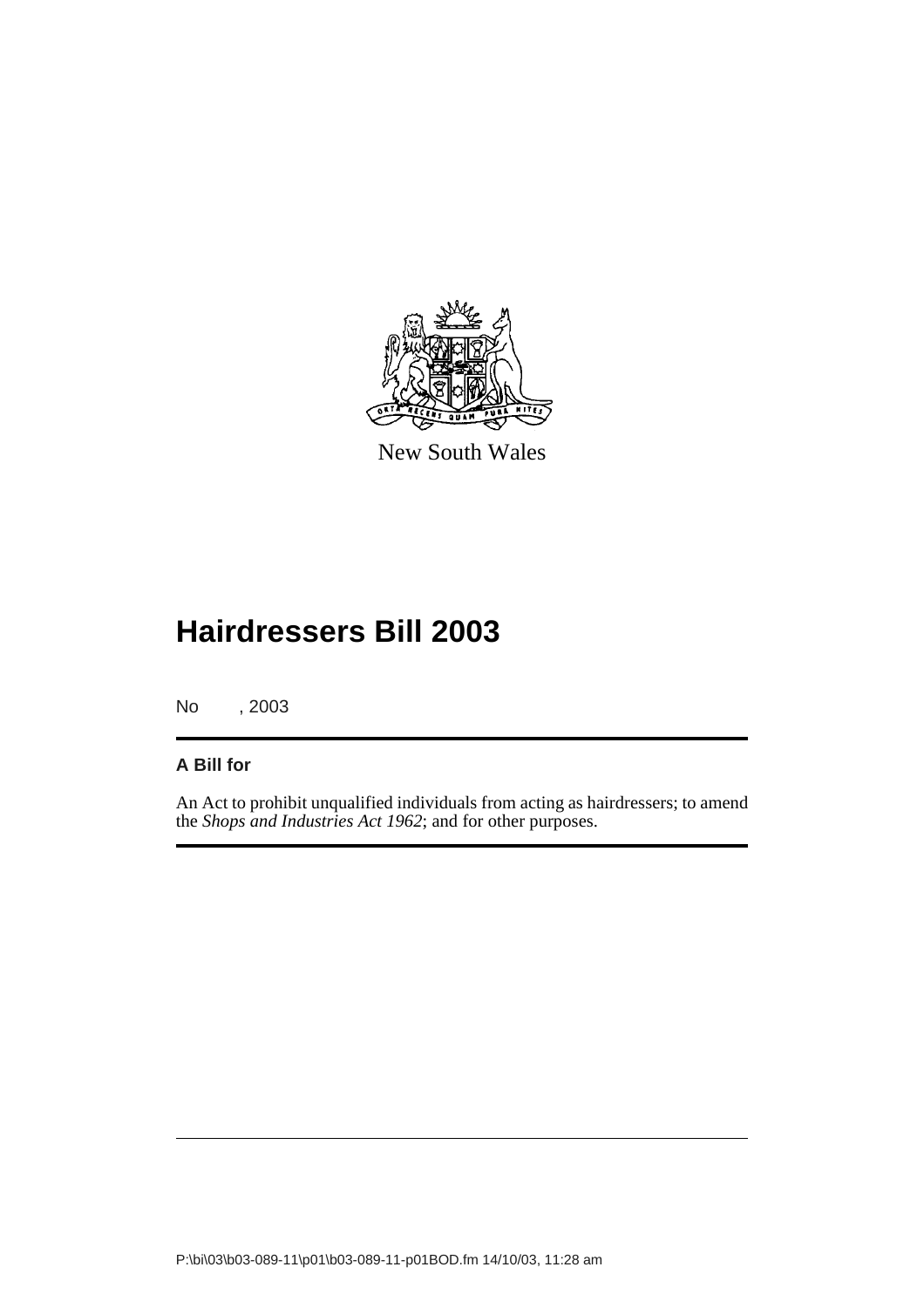#### Clause 1 Hairdressers Bill 2003

Part 1 Preliminary

<span id="page-7-2"></span><span id="page-7-1"></span><span id="page-7-0"></span>

|        | The Legislature of New South Wales enacts:                              |                     |  |
|--------|-------------------------------------------------------------------------|---------------------|--|
| Part 1 | <b>Preliminary</b>                                                      | 2                   |  |
| 1      | Name of Act                                                             |                     |  |
|        | This Act is the <i>Hairdressers Act 2003</i> .                          | 4                   |  |
|        | <b>Commencement</b>                                                     | 5                   |  |
|        | This Act commences on a day or days to be appointed by<br>proclamation. | 6<br>$\overline{7}$ |  |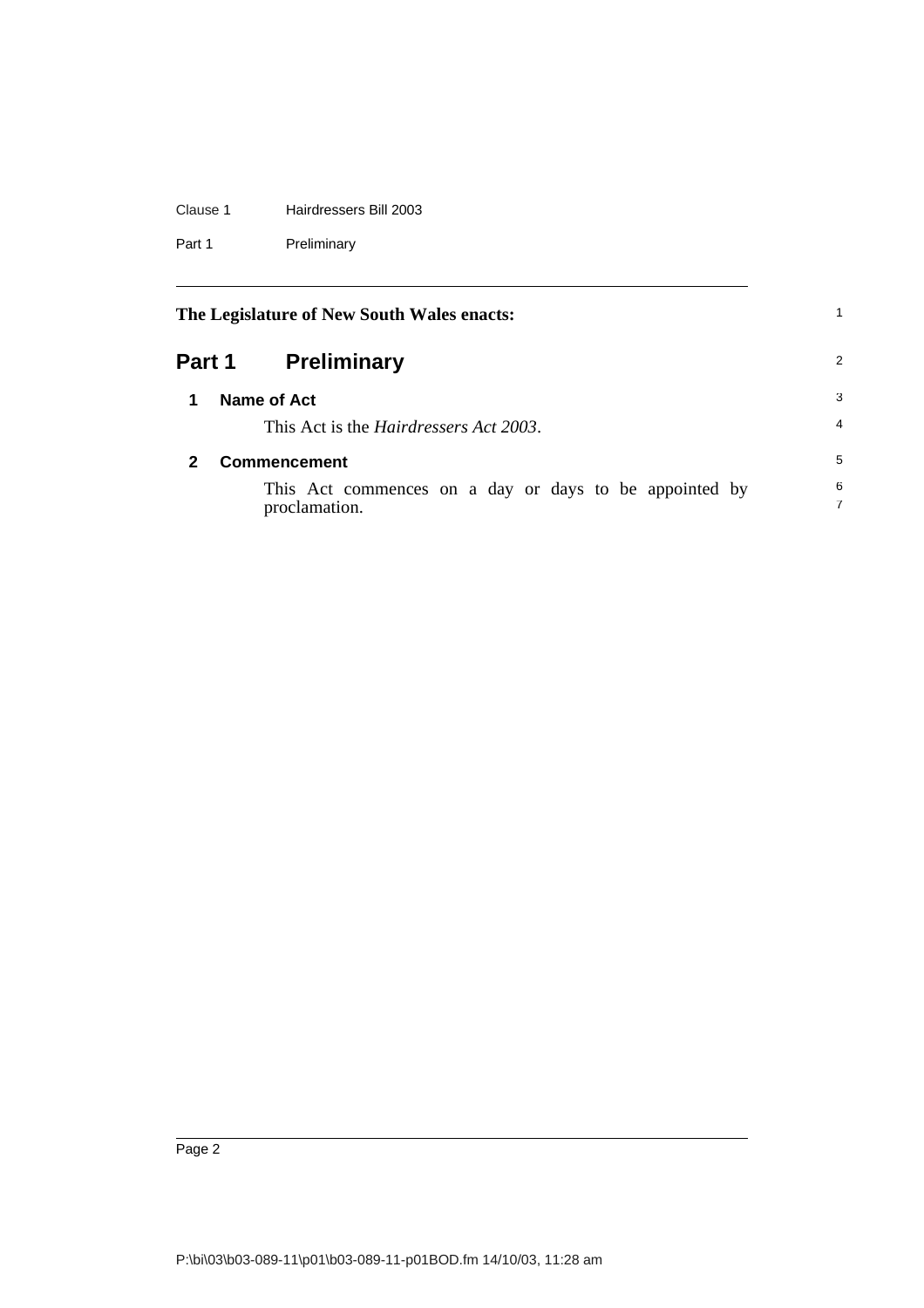<span id="page-8-2"></span><span id="page-8-1"></span><span id="page-8-0"></span>

| Part 2 |     | Hairdressers must be qualified                                                                                                                                                                                                                                                                                            |
|--------|-----|---------------------------------------------------------------------------------------------------------------------------------------------------------------------------------------------------------------------------------------------------------------------------------------------------------------------------|
| 3      |     | Hairdressers must be qualified                                                                                                                                                                                                                                                                                            |
|        |     | An individual must not act as a hairdresser for fee, gain or reward<br>unless the individual is qualified to act as a hairdresser.                                                                                                                                                                                        |
|        |     | Maximum penalty: 20 penalty units.                                                                                                                                                                                                                                                                                        |
| 4      |     | When is an individual "qualified to act as a hairdresser"?                                                                                                                                                                                                                                                                |
|        | (1) | For the purposes of this Act, an individual is <i>qualified to act as a</i><br><i>hairdresser</i> if any one or more of the following applies to the<br>individual:                                                                                                                                                       |
|        | (a) | the individual has been awarded an authorised qualification<br>by an authorised provider,                                                                                                                                                                                                                                 |
|        | (b) | the Vocational Training Tribunal has determined under<br>section 36 of the Apprenticeship and Traineeship Act 2001<br>that the individual is adequately trained to pursue the<br>recognised trade vocation of hairdressing (because the<br>individual has qualifications obtained elsewhere than in New<br>South Wales),  |
|        | (c) | the Vocational Training Tribunal has determined under<br>section 37 of the Apprenticeship and Traineeship Act 2001<br>that the individual is adequately trained to pursue the<br>recognised trade vocation of hairdressing (because the<br>individual has acquired the competencies of the recognised<br>trade vocation), |
|        | (d) | the individual has at any time held, or been taken to have held,<br>a licence under Part 6 (Regulation of the hairdressing trade)<br>of the <i>Shops and Industries Act 1962</i> , other than a licence<br>limited to carrying out beauty treatment only.                                                                 |
|        | (2) | In this section:                                                                                                                                                                                                                                                                                                          |
|        |     | <i>authorised provider</i> means an education or training provider that is:                                                                                                                                                                                                                                               |
|        | (a) | registered under the Vocational Education and Training<br>Accreditation Act 1990, or                                                                                                                                                                                                                                      |
|        | (b) | licensed, registered or otherwise approved under an Act of<br>another State or Territory to conduct vocational courses,                                                                                                                                                                                                   |
|        |     | in relation to an authorised qualification.                                                                                                                                                                                                                                                                               |

Hairdressers Bill 2003 Clause 3

Hairdressers must be qualified Part 2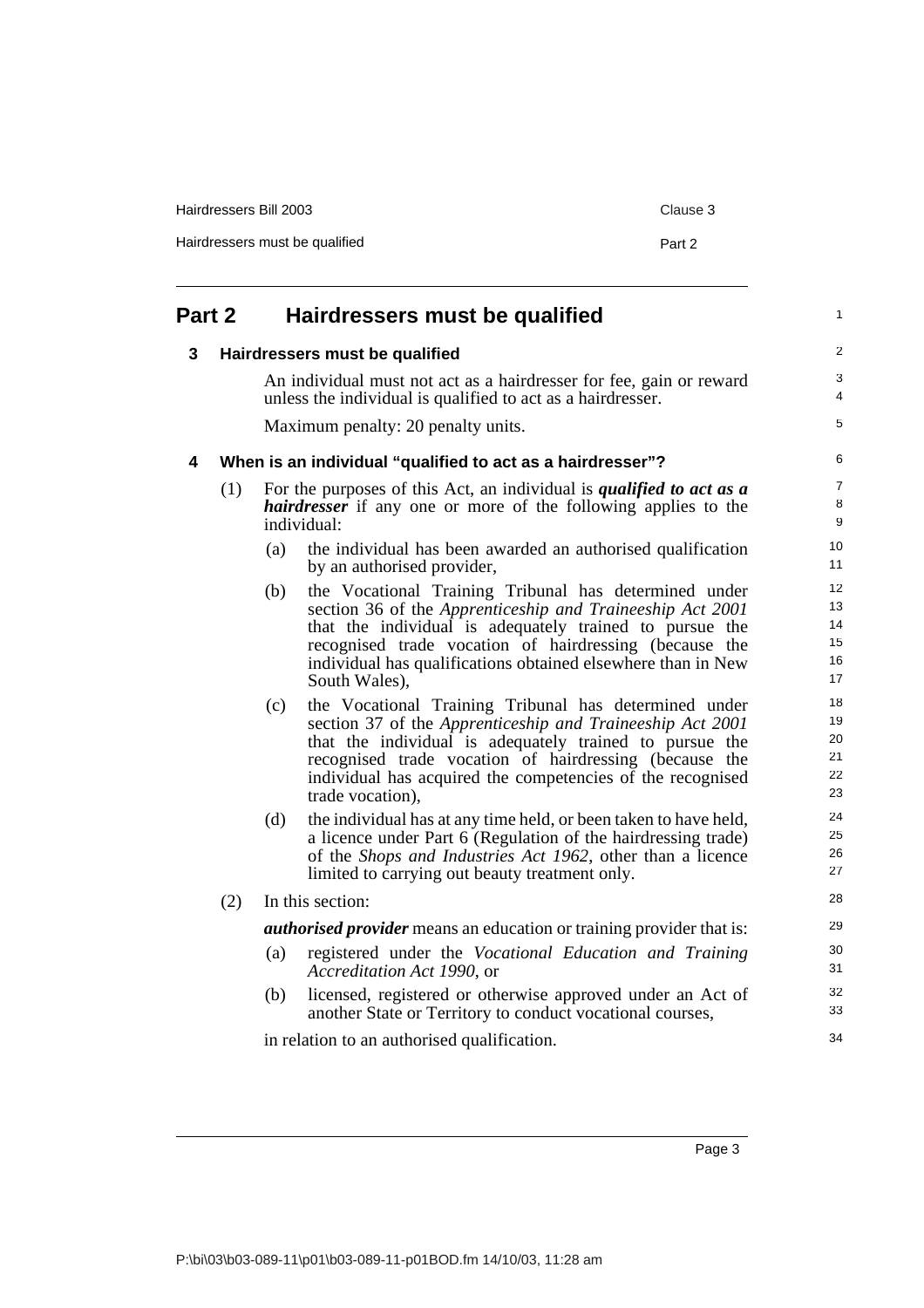#### Clause 4 Hairdressers Bill 2003

Part 2 **Hairdressers must be qualified** 

### *authorised qualification* means:

| (a) | the set of nationally endorsed standards and qualifications for | $\mathcal{P}$  |
|-----|-----------------------------------------------------------------|----------------|
|     | recognising and assessing skills known as "(WRH30100)           | 3              |
|     | Certificate III in Hairdressing", or                            | $\overline{4}$ |
| (b) | if the Certificate III in Hairdressing is no longer nationally  | -5             |
|     | endorsed, the qualifications prescribed by the regulations.     | 6              |

1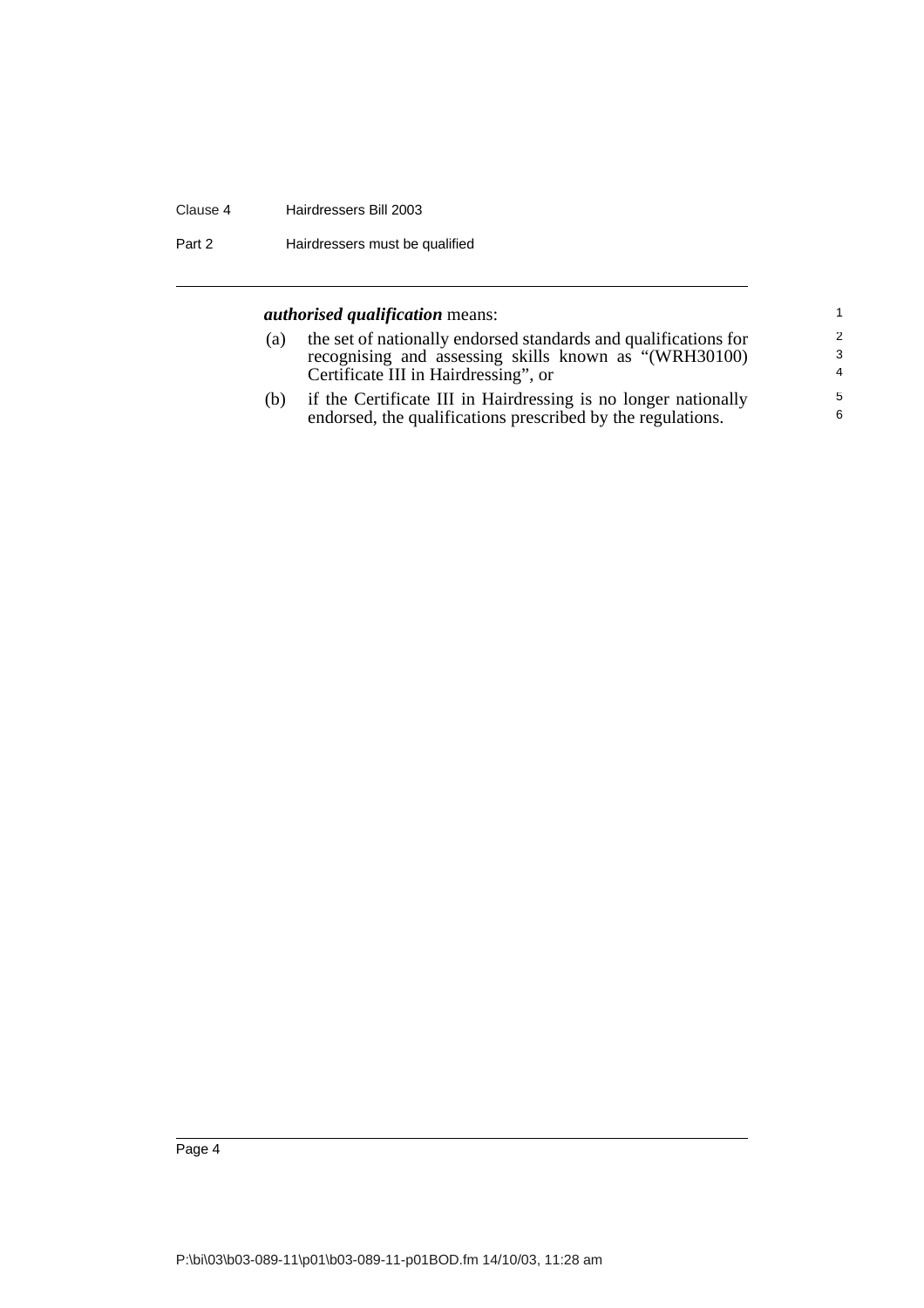Hairdressers Bill 2003 Clause 5

Miscellaneous

| нг |  |
|----|--|
|    |  |

#### <span id="page-10-3"></span><span id="page-10-2"></span><span id="page-10-1"></span><span id="page-10-0"></span>**Part 3 Miscellaneous 5 Prohibition on unqualified hairdressers does not apply to apprentices, health care professionals or certain others** Section 3 does not apply to: (a) an apprentice (within the meaning of the *Apprenticeship and Traineeship Act 2001*) who acts as a hairdresser when under the direct control and supervision of an individual who is qualified to act as a hairdresser, or (b) any individual who acts as a hairdresser when engaged in the practice of his or her profession as a legally qualified medical practitioner, nurse or physiotherapist or other health care professional, or (c) any individual who acts as a hairdresser when providing care for elderly or disabled people, or (d) any individual who acts as a hairdresser in such other circumstances as may be prescribed by the regulations. **6 Apprenticeship and Traineeship Act 2001 not affected** The operation of the *Apprenticeship and Traineeship Act 2001* is not affected by this Act. **7 Information and documents may be required** (1) If an authorised officer has reason to believe that an individual is acting as a hairdresser but is not qualified to do so, the authorised officer may serve on that individual a notice requiring the individual to do either or both of the following for the purpose of determining whether the individual is in fact qualified: (a) to produce specified documents for inspection or copying at any place nominated in the notice, (b) to provide the information specified in the notice. (2) An individual who, without reasonable excuse, fails to comply with a notice served on the individual under this section within the time specified in the notice is guilty of an offence. Maximum penalty: 20 penalty units. (3) In this section, *authorised officer* means an officer of a Government Department who is authorised by the Minister for the purposes of this section. 1  $\mathcal{L}$ 3 4 5 6 7 8 9 10 11 12 13 14 15 16 17 18 19 20 21 22 23 24 25 26 27 28 29 30 31 32 33 34 35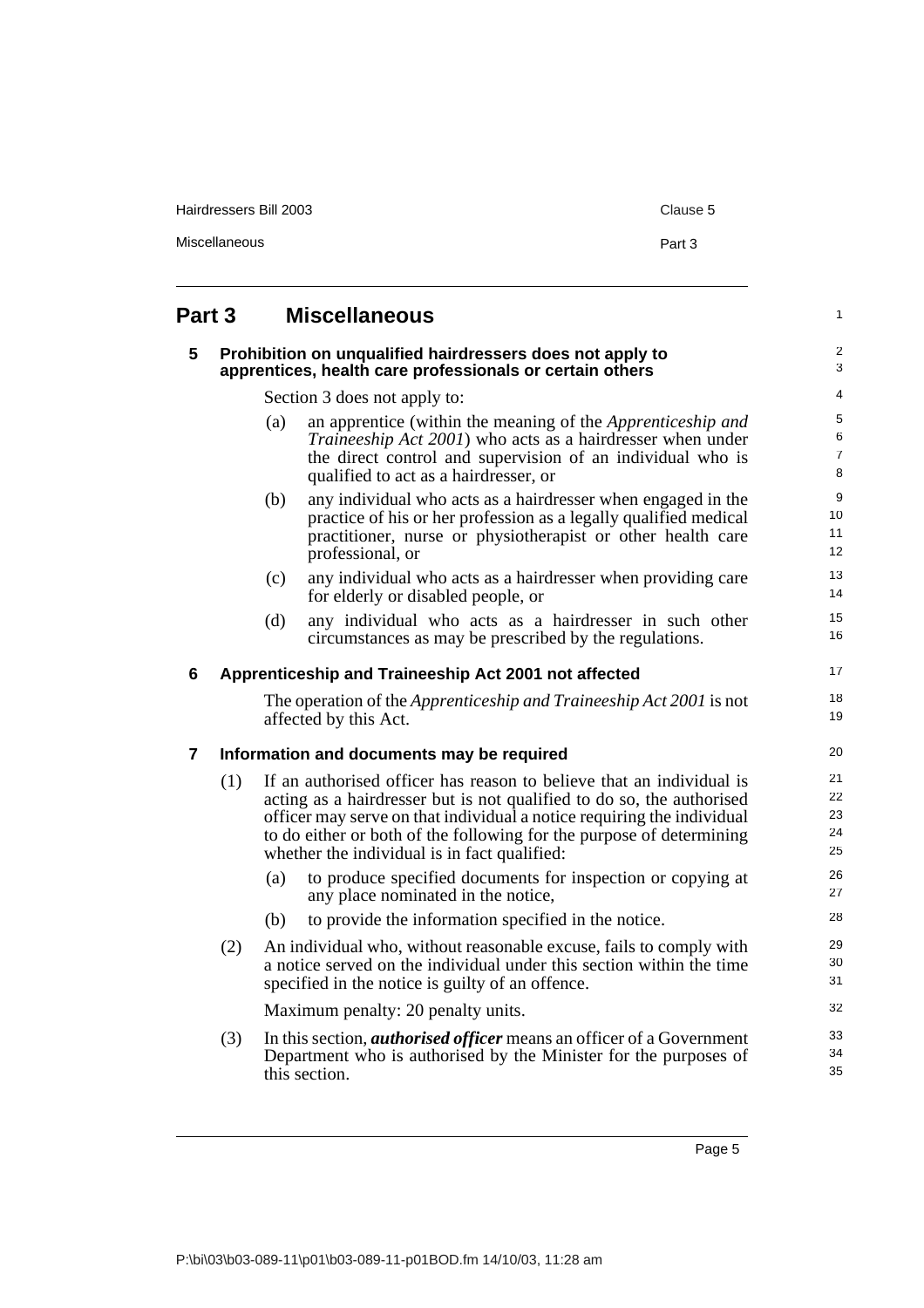#### Clause 8 Hairdressers Bill 2003

Part 3 Miscellaneous

<span id="page-11-4"></span><span id="page-11-3"></span><span id="page-11-2"></span><span id="page-11-1"></span><span id="page-11-0"></span>

| 8                                       |                                                         | <b>Proceedings for offences</b>                                                                                                                                                                                                                                             | $\mathbf{1}$             |
|-----------------------------------------|---------------------------------------------------------|-----------------------------------------------------------------------------------------------------------------------------------------------------------------------------------------------------------------------------------------------------------------------------|--------------------------|
|                                         | (1)                                                     | Proceedings for an offence under this Act may be dealt with<br>summarily before a Local Court.                                                                                                                                                                              | $\overline{2}$<br>3      |
|                                         | (2)                                                     | Proceedings for an offence under this Act may be instituted only by<br>the Minister or by a person duly authorised by the Minister in that<br>behalf, either generally or in a particular case.                                                                             | $\overline{4}$<br>5<br>6 |
| 9                                       |                                                         | <b>Regulations</b>                                                                                                                                                                                                                                                          | $\overline{7}$           |
|                                         |                                                         | The Governor may make regulations, not inconsistent with this Act,<br>for or with respect to any matter that by this Act is required or<br>permitted to be prescribed or that is necessary or convenient to be<br>prescribed for carrying out or giving effect to this Act. | 8<br>9<br>10<br>11       |
| 10                                      | <b>Amendment of Shops and Industries Act 1962 No 43</b> |                                                                                                                                                                                                                                                                             | 12                       |
|                                         |                                                         | The <i>Shops and Industries Act 1962</i> is amended as set out in<br>Schedule 1.                                                                                                                                                                                            | 13<br>14                 |
| 11                                      |                                                         | <b>Repeal of Hairdressing Regulation 1997</b>                                                                                                                                                                                                                               | 15                       |
|                                         |                                                         | The <i>Hairdressing Regulation 1997</i> is repealed.                                                                                                                                                                                                                        | 16                       |
| 12 <sub>2</sub><br><b>Review of Act</b> |                                                         |                                                                                                                                                                                                                                                                             | 17                       |
|                                         | (1)                                                     | The Minister is to review this Act to determine whether the policy<br>objectives of the Act remain valid and whether the terms of the Act<br>remain appropriate for securing those objectives.                                                                              | 18<br>19<br>20           |
|                                         | (2)                                                     | The review is to be undertaken as soon as possible after the period<br>of 5 years from the date of assent to this Act.                                                                                                                                                      | 21<br>22                 |
|                                         | (3)                                                     | A report on the outcome of the review is to be tabled in each House<br>of Parliament within 12 months after the end of the period of 5<br>years.                                                                                                                            | 23<br>24<br>25           |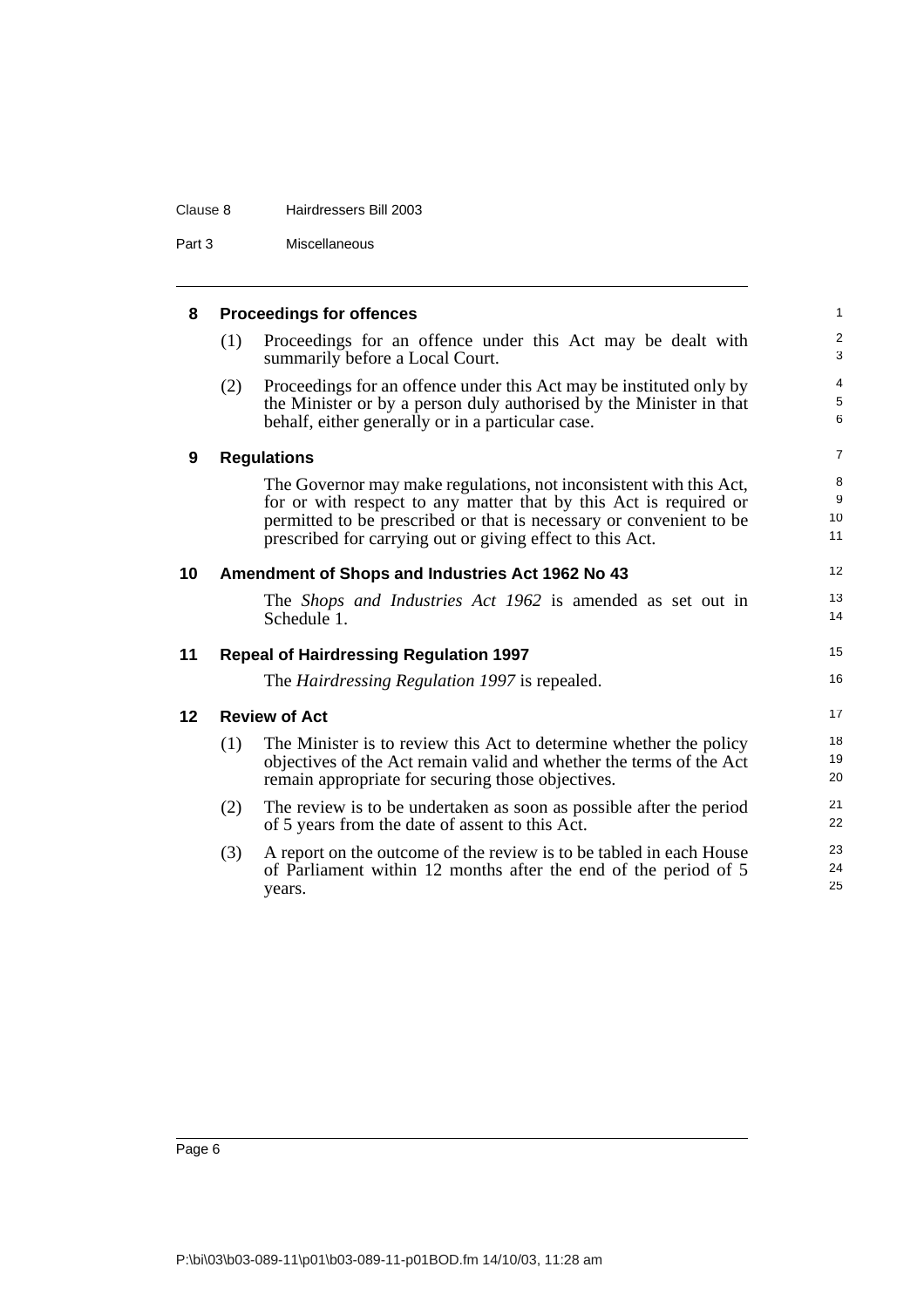Amendment of Shops and Industries Act 1962 **Schedule 1** Schedule 1

<span id="page-12-0"></span>

| Schedule 1 Amendment of Shops and Industries<br><b>Act 1962</b> |                        | $\mathbf{1}$<br>$\overline{2}$                                       |          |
|-----------------------------------------------------------------|------------------------|----------------------------------------------------------------------|----------|
|                                                                 |                        | (Section 10)                                                         | 3        |
| $[1]$                                                           |                        | Part 6 Regulation of the hairdressing trade                          | 4        |
|                                                                 | Omit the Part.         |                                                                      | 5        |
| [2]                                                             |                        | <b>Section 144 Regulations</b>                                       | 6        |
|                                                                 |                        | Omit ", permits and licences" from section 144 (1) (c).              | 7        |
| $[3]$                                                           |                        | <b>Section 145 Proceedings</b>                                       | 8        |
|                                                                 | $145(1)(a2)$ .         | Omit "Part 4 or 6 or the regulations under those Parts" from section | 9<br>10  |
|                                                                 |                        | Insert instead "Part 4 or the regulations under that Part".          | 11       |
| [4]                                                             |                        | <b>Section 148 Evidentiary provisions</b>                            | 12       |
|                                                                 | and $(b)$ .            | Omit ", permit or licence" wherever occurring in section 148 (1) (a) | 13<br>14 |
| [5]                                                             | Section 148 (1) (a)    |                                                                      | 15       |
|                                                                 |                        | Omit ", boiler, or pressure vessel,".                                | 16       |
| [6]                                                             | Section 148 (1) (a)    |                                                                      | 17       |
|                                                                 |                        | Omit "or permit" wherever occurring.                                 | 18       |
| $[7]$                                                           | Section 148 (1) (b)    |                                                                      | 19       |
|                                                                 |                        | Omit ", boiler, or pressure vessel".                                 | 20       |
| [8]                                                             | <b>Section 148 (1)</b> |                                                                      | 21       |
|                                                                 |                        | Omit ", permits, or licences".                                       | 22       |
| [9]                                                             | <b>Section 148 (1)</b> |                                                                      | 23       |
|                                                                 |                        | Omit "permit, licence,".                                             | 24       |
| [10]                                                            |                        | Section 151 Penalty for forging certificates and false declaration   | 25       |
|                                                                 |                        | Omit ", permit, or licence" wherever occurring.                      | 26       |